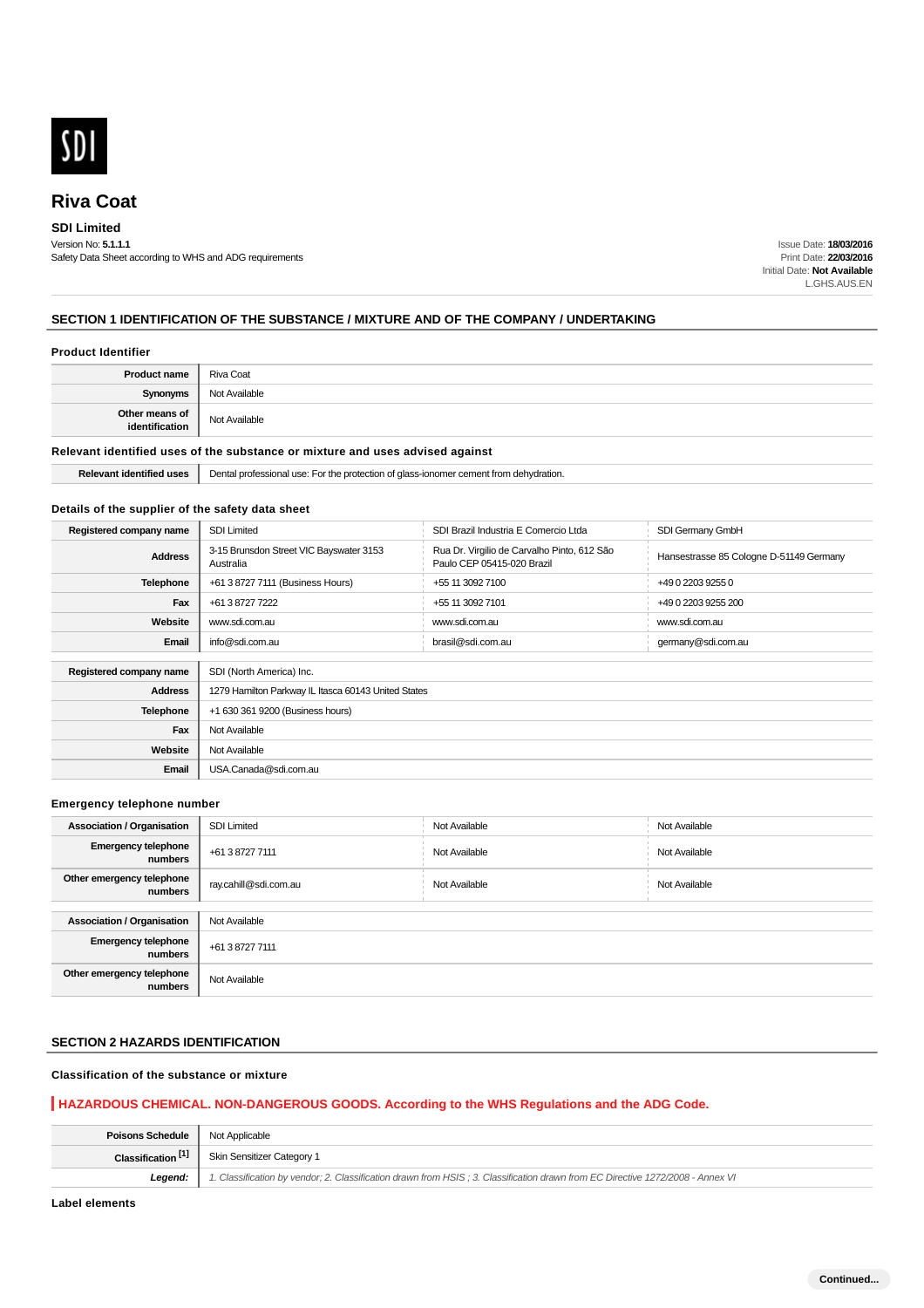| <b>Riva Coat</b> |
|------------------|
|                  |

| <b>GHS label elements</b>                    |                                                                            |  |
|----------------------------------------------|----------------------------------------------------------------------------|--|
| <b>SIGNAL WORD</b>                           | <b>WARNING</b>                                                             |  |
| Hazard statement(s)                          |                                                                            |  |
| H317                                         | May cause an allergic skin reaction.                                       |  |
| <b>Precautionary statement(s) Prevention</b> |                                                                            |  |
| P280                                         | Wear protective gloves/protective clothing/eye protection/face protection. |  |
| P261                                         | Avoid breathing dust/fume/gas/mist/vapours/spray.                          |  |
| P272                                         | Contaminated work clothing should not be allowed out of the workplace.     |  |

### **Precautionary statement(s) Response**

| P363      | Wash contaminated clothing before reuse.                         |
|-----------|------------------------------------------------------------------|
| P302+P352 | IF ON SKIN: Wash with plenty of soap and water.                  |
| P333+P313 | If skin irritation or rash occurs: Get medical advice/attention. |

### **Precautionary statement(s) Storage**

Not Applicable

### **Precautionary statement(s) Disposal**

**P501** Dispose of contents/container in accordance with local regulations.

## **SECTION 3 COMPOSITION / INFORMATION ON INGREDIENTS**

## **Substances**

See section below for composition of Mixtures

## **Mixtures**

| <b>CAS No</b> | %[weight] | Name                    |
|---------------|-----------|-------------------------|
| Not Available | 100       | rvlic monomer<br>$\sim$ |

## **SECTION 4 FIRST AID MEASURES**

## **Description of first aid measures**

| <b>Eye Contact</b>  | If this product comes in contact with the eyes:<br>• Wash out immediately with fresh running water.<br>Ensure complete irrigation of the eye by keeping eyelids apart and away from eye and moving the eyelids by occasionally lifting the upper and lower lids.<br>► Seek medical attention without delay; if pain persists or recurs seek medical attention.<br>► Removal of contact lenses after an eye injury should only be undertaken by skilled personnel.                                 |
|---------------------|---------------------------------------------------------------------------------------------------------------------------------------------------------------------------------------------------------------------------------------------------------------------------------------------------------------------------------------------------------------------------------------------------------------------------------------------------------------------------------------------------|
| <b>Skin Contact</b> | If skin contact occurs:<br>Inmediately remove all contaminated clothing, including footwear.<br>Flush skin and hair with running water (and soap if available).<br>▶ Seek medical attention in event of irritation.                                                                                                                                                                                                                                                                               |
| Inhalation          | If fumes or combustion products are inhaled remove from contaminated area.<br>Lay patient down. Keep warm and rested.<br>► Prostheses such as false teeth, which may block airway, should be removed, where possible, prior to initiating first aid procedures.<br>Apply artificial respiration if not breathing, preferably with a demand valve resuscitator, bag-valve mask device, or pocket mask as trained. Perform CPR if<br>necessary.<br>Transport to hospital, or doctor, without delay. |
| Ingestion           | $\blacktriangleright$ Immediately give a glass of water.<br>First aid is not generally required. If in doubt, contact a Poisons Information Centre or a doctor.<br>Seek medical attention.                                                                                                                                                                                                                                                                                                        |

### **Indication of any immediate medical attention and special treatment needed**

Treat symptomatically.

## **SECTION 5 FIREFIGHTING MEASURES**

#### **Extinguishing media**

- Water spray or fog.
- Foam.
- ▶ Dry chemical powder.
- ▶ BCF (where regulations permit).
- Carbon dioxide.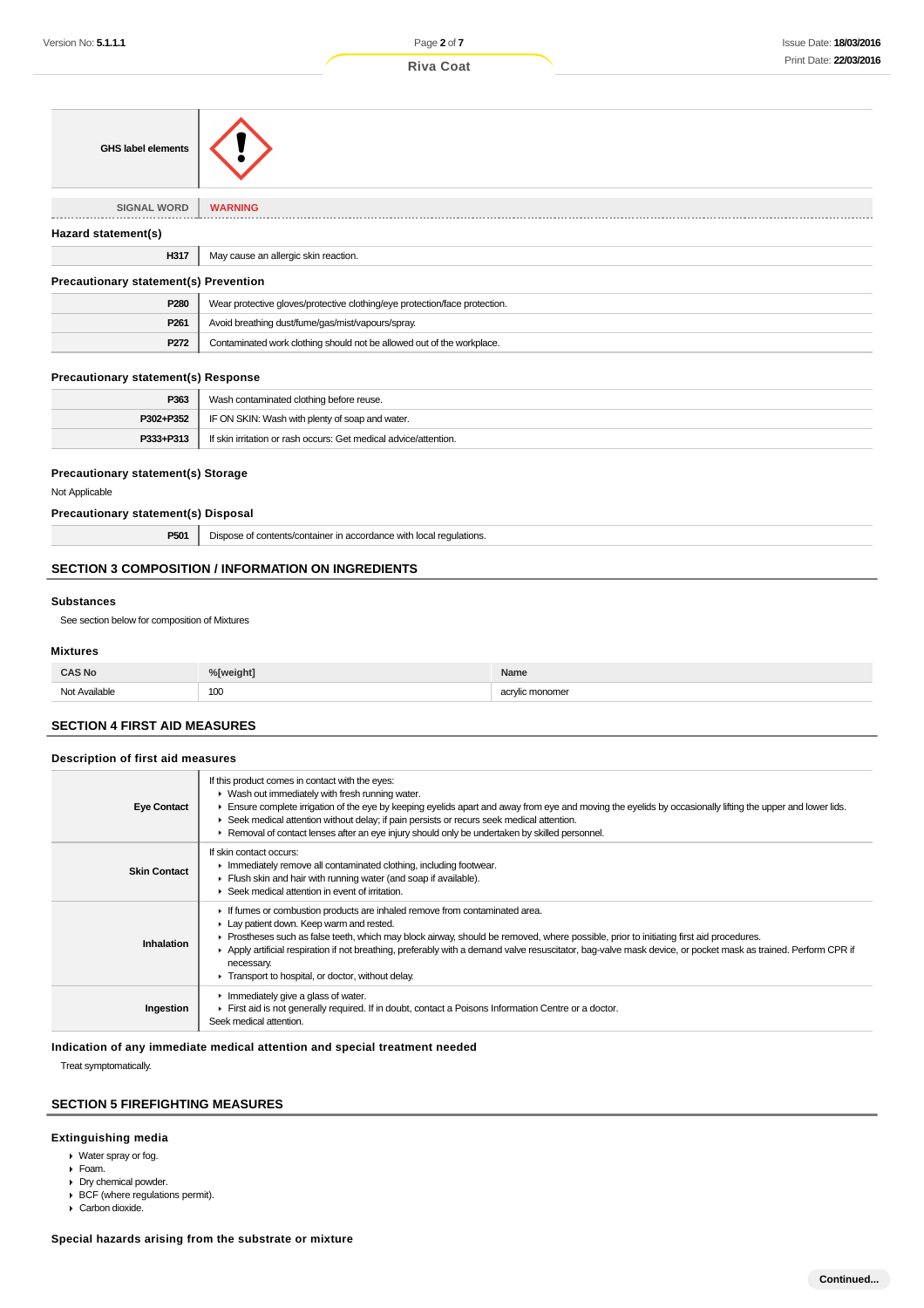| <b>Fire Incompatibility</b>    | None known                                                                                                                                                                                                                                                                                                                                                                                                                                                                                                                                                                     |  |
|--------------------------------|--------------------------------------------------------------------------------------------------------------------------------------------------------------------------------------------------------------------------------------------------------------------------------------------------------------------------------------------------------------------------------------------------------------------------------------------------------------------------------------------------------------------------------------------------------------------------------|--|
| <b>Advice for firefighters</b> |                                                                                                                                                                                                                                                                                                                                                                                                                                                                                                                                                                                |  |
| <b>Fire Fighting</b>           | Alert Fire Brigade and tell them location and nature of hazard.<br>$\blacktriangleright$ Wear breathing apparatus plus protective gloves in the event of a fire.<br>▶ Prevent, by any means available, spillage from entering drains or water courses.<br>▶ Use fire fighting procedures suitable for surrounding area.<br>DO NOT approach containers suspected to be hot.<br>• Cool fire exposed containers with water spray from a protected location.<br>If safe to do so, remove containers from path of fire.<br>Equipment should be thoroughly decontaminated after use. |  |
| <b>Fire/Explosion Hazard</b>   | $\blacktriangleright$ Non combustible.<br>• Not considered a significant fire risk, however containers may burn.<br>May emit corrosive fumes. Decomposes on heating and produces; carbon dioxide (CO2) carbon monoxide (CO)                                                                                                                                                                                                                                                                                                                                                    |  |

## **SECTION 6 ACCIDENTAL RELEASE MEASURES**

### **Personal precautions, protective equipment and emergency procedures**

| <b>Minor Spills</b> | $\triangleright$ Clean up all spills immediately.<br>Avoid breathing vapours and contact with skin and eyes.<br>• Control personal contact with the substance, by using protective equipment.<br>• Contain and absorb spill with sand, earth, inert material or vermiculite.<br>$\blacktriangleright$ Wipe up.<br>• Place in a suitable, labelled container for waste disposal. |
|---------------------|---------------------------------------------------------------------------------------------------------------------------------------------------------------------------------------------------------------------------------------------------------------------------------------------------------------------------------------------------------------------------------|
|                     | Moderate hazard.                                                                                                                                                                                                                                                                                                                                                                |
|                     | • Clear area of personnel and move upwind.<br>Alert Fire Brigade and tell them location and nature of hazard.                                                                                                                                                                                                                                                                   |
|                     | • Wear breathing apparatus plus protective gloves.                                                                                                                                                                                                                                                                                                                              |
|                     | ► Prevent, by any means available, spillage from entering drains or water course.                                                                                                                                                                                                                                                                                               |
|                     | Stop leak if safe to do so.                                                                                                                                                                                                                                                                                                                                                     |
| <b>Major Spills</b> | Contain spill with sand, earth or vermiculite.                                                                                                                                                                                                                                                                                                                                  |
|                     | • Collect recoverable product into labelled containers for recycling.                                                                                                                                                                                                                                                                                                           |
|                     | • Neutralise/decontaminate residue (see Section 13 for specific agent).                                                                                                                                                                                                                                                                                                         |
|                     | • Collect solid residues and seal in labelled drums for disposal.                                                                                                                                                                                                                                                                                                               |
|                     | • Wash area and prevent runoff into drains.                                                                                                                                                                                                                                                                                                                                     |
|                     | After clean up operations, decontaminate and launder all protective clothing and equipment before storing and re-using.                                                                                                                                                                                                                                                         |
|                     | If contamination of drains or waterways occurs, advise emergency services.                                                                                                                                                                                                                                                                                                      |

Personal Protective Equipment advice is contained in Section 8 of the SDS.

## **SECTION 7 HANDLING AND STORAGE**

### **Precautions for safe handling**

| Safe handling     | Avoid all personal contact, including inhalation.<br>▶ Wear protective clothing when risk of exposure occurs.<br>$\blacktriangleright$ Use in a well-ventilated area.<br>Avoid contact with moisture.<br>Avoid contact with incompatible materials.<br>• When handling, DO NOT eat, drink or smoke.<br>▶ Keep containers securely sealed when not in use.<br>Avoid physical damage to containers.<br>Always wash hands with soap and water after handling.<br>• Work clothes should be laundered separately. Launder contaminated clothing before re-use.<br>Use good occupational work practice.<br>• Observe manufacturer's storage and handling recommendations contained within this SDS. |
|-------------------|-----------------------------------------------------------------------------------------------------------------------------------------------------------------------------------------------------------------------------------------------------------------------------------------------------------------------------------------------------------------------------------------------------------------------------------------------------------------------------------------------------------------------------------------------------------------------------------------------------------------------------------------------------------------------------------------------|
|                   | Atmosphere should be regularly checked against established exposure standards to ensure safe working conditions are maintained.                                                                                                                                                                                                                                                                                                                                                                                                                                                                                                                                                               |
| Other information | Store in a dry and well ventilated-area, away from heat and sunlight.<br>Store between 10 and 25 deg. C.<br>Store away from sources of heat or ignition / naked lights.                                                                                                                                                                                                                                                                                                                                                                                                                                                                                                                       |

### **Conditions for safe storage, including any incompatibilities**

| Suitable container      | <b>DO NOT</b> repack. Use containers supplied by manufacturer only<br>• Check that containers are clearly labelled and free from leaks |
|-------------------------|----------------------------------------------------------------------------------------------------------------------------------------|
| Storage incompatibility | Avoid storage with reducing agents.<br>Avoid strong acids, acid chlorides, acid anhydrides and chloroformates.                         |

## **SECTION 8 EXPOSURE CONTROLS / PERSONAL PROTECTION**

## **Control parameters**

## **OCCUPATIONAL EXPOSURE LIMITS (OEL)**

#### **INGREDIENT DATA**

Not Available

## **EMERGENCY LIMITS**

| Ingredient            | aal name                      | <b>TEEL</b>      | TEEL             | <b>TCCL</b>       |
|-----------------------|-------------------------------|------------------|------------------|-------------------|
| <b>Riva Coat</b><br>. | Available<br>اصل<br>็งเม<br>. | Not<br>Available | Available<br>Not | ۰۱^۰<br>Available |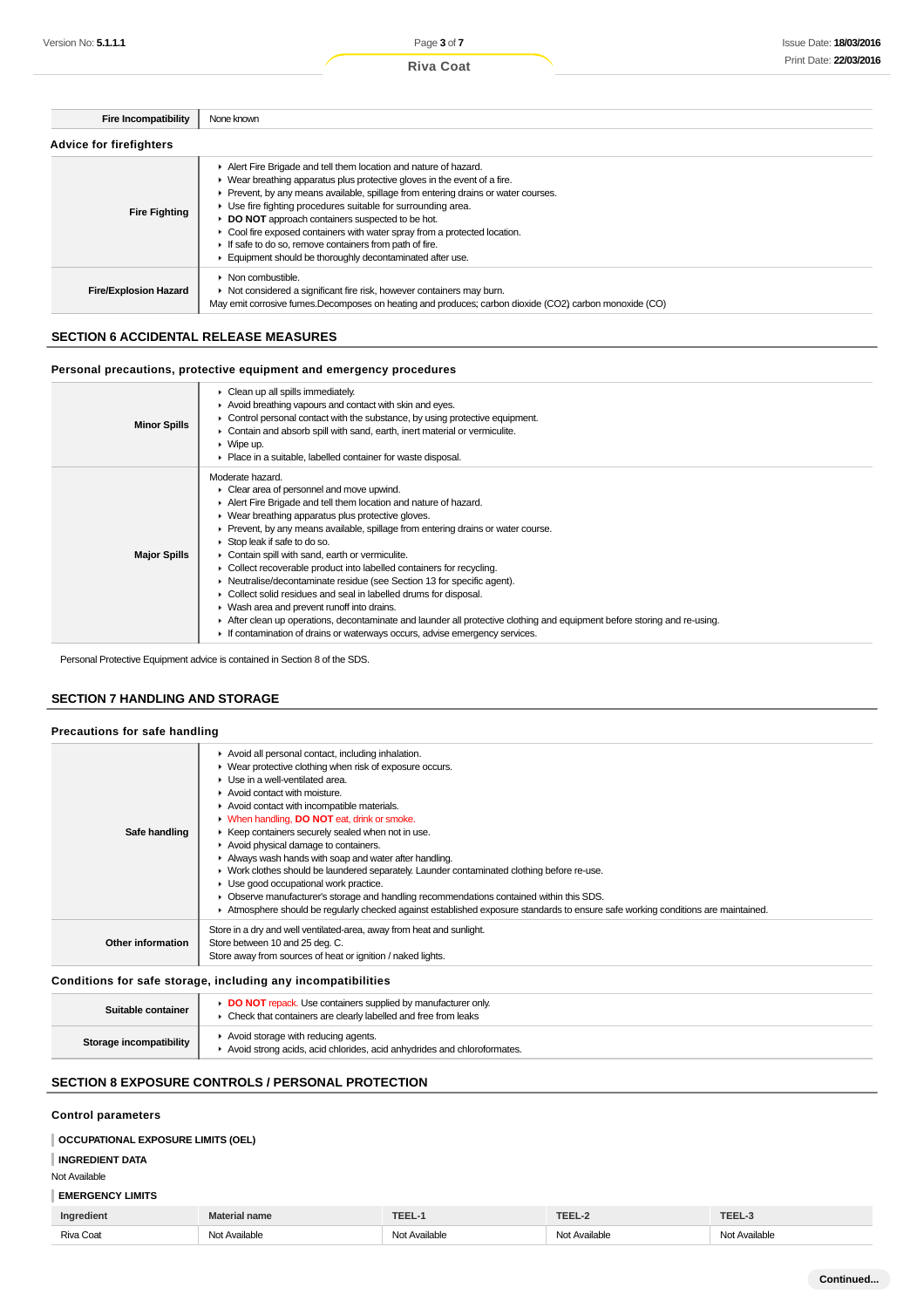| Ingredient      | <b>Original IDLH</b> | <b>Revised IDLH</b> |
|-----------------|----------------------|---------------------|
| acrylic monomer | Not Available        | Not Available       |
|                 |                      |                     |

**MATERIAL DATA**

## **Exposure controls**

|                                     | Engineering controls are used to remove a hazard or place a barrier between the worker and the hazard. Well-designed engineering controls can be highly<br>effective in protecting workers and will typically be independent of worker interactions to provide this high level of protection.<br>The basic types of engineering controls are:<br>Process controls which involve changing the way a job activity or process is done to reduce the risk.<br>Enclosure and/or isolation of emission source which keeps a selected hazard "physically" away from the worker and ventilation that strategically "adds" and<br>"removes" air in the work environment. Ventilation can remove or dilute an air contaminant if designed properly. The design of a ventilation system must match<br>the particular process and chemical or contaminant in use.<br>Employers may need to use multiple types of controls to prevent employee overexposure.<br>General exhaust is adequate under normal operating conditions. If risk of overexposure exists, wear SAA approved respirator. Correct fit is essential to obtain<br>adequate protection. Provide adequate ventilation in warehouse or closed storage areas. Air contaminants generated in the workplace possess varying<br>"escape" velocities which, in turn, determine the "capture velocities" of fresh circulating air required to effectively remove the contaminant. |                                    |                                 |  |
|-------------------------------------|------------------------------------------------------------------------------------------------------------------------------------------------------------------------------------------------------------------------------------------------------------------------------------------------------------------------------------------------------------------------------------------------------------------------------------------------------------------------------------------------------------------------------------------------------------------------------------------------------------------------------------------------------------------------------------------------------------------------------------------------------------------------------------------------------------------------------------------------------------------------------------------------------------------------------------------------------------------------------------------------------------------------------------------------------------------------------------------------------------------------------------------------------------------------------------------------------------------------------------------------------------------------------------------------------------------------------------------------------------------------------------------------------------------------------|------------------------------------|---------------------------------|--|
|                                     | Type of Contaminant:                                                                                                                                                                                                                                                                                                                                                                                                                                                                                                                                                                                                                                                                                                                                                                                                                                                                                                                                                                                                                                                                                                                                                                                                                                                                                                                                                                                                         |                                    | Air Speed:                      |  |
|                                     | solvent, vapours, degreasing etc., evaporating from tank (in still air)                                                                                                                                                                                                                                                                                                                                                                                                                                                                                                                                                                                                                                                                                                                                                                                                                                                                                                                                                                                                                                                                                                                                                                                                                                                                                                                                                      |                                    | 0.25-0.5 m/s (50-100<br>f/min)  |  |
|                                     | aerosols, fumes from pouring operations, intermittent container filling, low speed conveyer transfers, welding, spray drift, plating<br>acid fumes, pickling (released at low velocity into zone of active generation)                                                                                                                                                                                                                                                                                                                                                                                                                                                                                                                                                                                                                                                                                                                                                                                                                                                                                                                                                                                                                                                                                                                                                                                                       |                                    | 0.5-1 m/s (100-200<br>f/min.)   |  |
| Appropriate engineering<br>controls | direct spray, spray painting in shallow booths, drum filling, conveyer loading, crusher dusts, gas discharge (active generation into<br>zone of rapid air motion)                                                                                                                                                                                                                                                                                                                                                                                                                                                                                                                                                                                                                                                                                                                                                                                                                                                                                                                                                                                                                                                                                                                                                                                                                                                            |                                    | 1-2.5 m/s (200-500<br>f/min)    |  |
|                                     | grinding, abrasive blasting, tumbling, high speed wheel generated dusts (released at high initial velocity into zone of very high rapid<br>air motion).                                                                                                                                                                                                                                                                                                                                                                                                                                                                                                                                                                                                                                                                                                                                                                                                                                                                                                                                                                                                                                                                                                                                                                                                                                                                      |                                    | 2.5-10 m/s (500-2000<br>f/min.) |  |
|                                     | Within each range the appropriate value depends on:                                                                                                                                                                                                                                                                                                                                                                                                                                                                                                                                                                                                                                                                                                                                                                                                                                                                                                                                                                                                                                                                                                                                                                                                                                                                                                                                                                          |                                    |                                 |  |
|                                     | Lower end of the range                                                                                                                                                                                                                                                                                                                                                                                                                                                                                                                                                                                                                                                                                                                                                                                                                                                                                                                                                                                                                                                                                                                                                                                                                                                                                                                                                                                                       | Upper end of the range             |                                 |  |
|                                     | 1: Room air currents minimal or favourable to capture                                                                                                                                                                                                                                                                                                                                                                                                                                                                                                                                                                                                                                                                                                                                                                                                                                                                                                                                                                                                                                                                                                                                                                                                                                                                                                                                                                        | 1: Disturbing room air currents    |                                 |  |
|                                     | 2: Contaminants of low toxicity or of nuisance value only                                                                                                                                                                                                                                                                                                                                                                                                                                                                                                                                                                                                                                                                                                                                                                                                                                                                                                                                                                                                                                                                                                                                                                                                                                                                                                                                                                    | 2: Contaminants of high toxicity   |                                 |  |
|                                     | 3: Intermittent, low production.                                                                                                                                                                                                                                                                                                                                                                                                                                                                                                                                                                                                                                                                                                                                                                                                                                                                                                                                                                                                                                                                                                                                                                                                                                                                                                                                                                                             | 3: High production, heavy use      |                                 |  |
|                                     | 4: Large hood or large air mass in motion                                                                                                                                                                                                                                                                                                                                                                                                                                                                                                                                                                                                                                                                                                                                                                                                                                                                                                                                                                                                                                                                                                                                                                                                                                                                                                                                                                                    | 4: Small hood - local control only |                                 |  |
|                                     | Simple theory shows that air velocity falls rapidly with distance away from the opening of a simple extraction pipe. Velocity generally decreases with the square<br>of distance from the extraction point (in simple cases). Therefore the air speed at the extraction point should be adjusted, accordingly, after reference to<br>distance from the contaminating source. The air velocity at the extraction fan, for example, should be a minimum of 1-2 m/s (200-400 f/min.) for extraction of<br>solvents generated in a tank 2 meters distant from the extraction point. Other mechanical considerations, producing performance deficits within the extraction<br>apparatus, make it essential that theoretical air velocities are multiplied by factors of 10 or more when extraction systems are installed or used.                                                                                                                                                                                                                                                                                                                                                                                                                                                                                                                                                                                                 |                                    |                                 |  |
| <b>Personal protection</b>          |                                                                                                                                                                                                                                                                                                                                                                                                                                                                                                                                                                                                                                                                                                                                                                                                                                                                                                                                                                                                                                                                                                                                                                                                                                                                                                                                                                                                                              |                                    |                                 |  |
| Eye and face protection             | Safety glasses with side shields.<br>Chemical goggles.<br>► Contact lenses may pose a special hazard; soft contact lenses may absorb and concentrate irritants. A written policy document, describing the wearing of<br>lenses or restrictions on use, should be created for each workplace or task. This should include a review of lens absorption and adsorption for the class of<br>chemicals in use and an account of injury experience. Medical and first-aid personnel should be trained in their removal and suitable equipment should be<br>readily available. In the event of chemical exposure, begin eye irrigation immediately and remove contact lens as soon as practicable. Lens should be removed<br>at the first signs of eye redness or irritation - lens should be removed in a clean environment only after workers have washed hands thoroughly. [CDC NIOSH<br>Current Intelligence Bulletin 59], [AS/NZS 1336 or national equivalent]                                                                                                                                                                                                                                                                                                                                                                                                                                                                 |                                    |                                 |  |
| <b>Skin protection</b>              | See Hand protection below                                                                                                                                                                                                                                                                                                                                                                                                                                                                                                                                                                                                                                                                                                                                                                                                                                                                                                                                                                                                                                                                                                                                                                                                                                                                                                                                                                                                    |                                    |                                 |  |
| Hands/feet protection               | ▶ Wear chemical protective gloves, e.g. PVC.<br>▶ Wear safety footwear or safety gumboots, e.g. Rubber<br>Rubber Gloves                                                                                                                                                                                                                                                                                                                                                                                                                                                                                                                                                                                                                                                                                                                                                                                                                                                                                                                                                                                                                                                                                                                                                                                                                                                                                                      |                                    |                                 |  |
| <b>Body protection</b>              | See Other protection below                                                                                                                                                                                                                                                                                                                                                                                                                                                                                                                                                                                                                                                                                                                                                                                                                                                                                                                                                                                                                                                                                                                                                                                                                                                                                                                                                                                                   |                                    |                                 |  |
| Other protection                    | • Overalls.<br>▶ P.V.C. apron.<br>Barrier cream.<br>▶ Skin cleansing cream.<br>Eye wash unit.                                                                                                                                                                                                                                                                                                                                                                                                                                                                                                                                                                                                                                                                                                                                                                                                                                                                                                                                                                                                                                                                                                                                                                                                                                                                                                                                |                                    |                                 |  |
| Thermal hazards                     | Not Available                                                                                                                                                                                                                                                                                                                                                                                                                                                                                                                                                                                                                                                                                                                                                                                                                                                                                                                                                                                                                                                                                                                                                                                                                                                                                                                                                                                                                |                                    |                                 |  |
|                                     |                                                                                                                                                                                                                                                                                                                                                                                                                                                                                                                                                                                                                                                                                                                                                                                                                                                                                                                                                                                                                                                                                                                                                                                                                                                                                                                                                                                                                              |                                    |                                 |  |

## **SECTION 9 PHYSICAL AND CHEMICAL PROPERTIES**

## **Information on basic physical and chemical properties**

| Appearance            | Clear, pale yellow slightly viscous liquid with ester-like odour, does not mix with water. |                              |      |
|-----------------------|--------------------------------------------------------------------------------------------|------------------------------|------|
| <b>Physical state</b> | Liauid                                                                                     | Relative density (Water = 1) | 1.15 |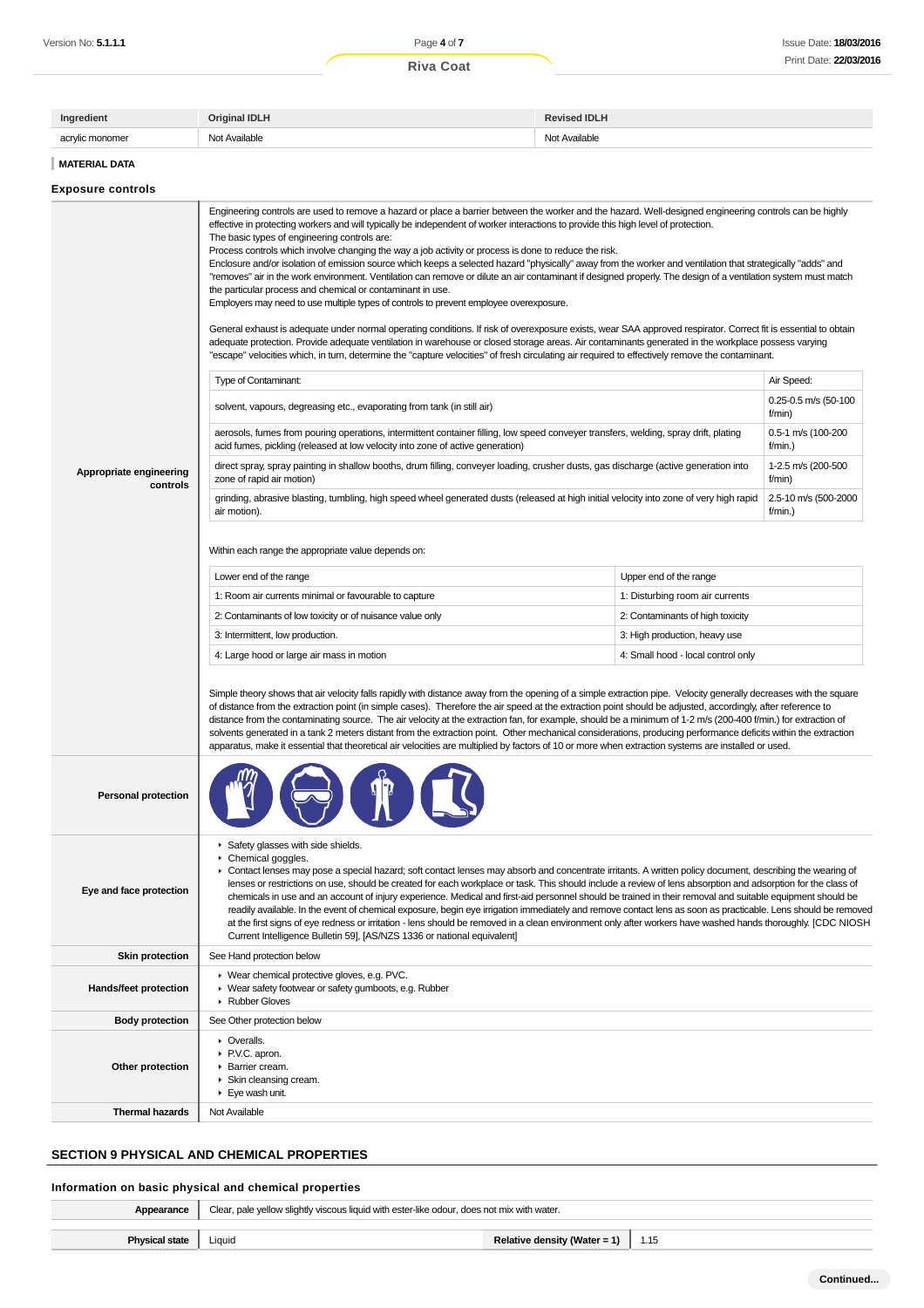| Odour                                           | Not Available      | <b>Partition coefficient</b><br>n-octanol / water | Not Available  |
|-------------------------------------------------|--------------------|---------------------------------------------------|----------------|
| Odour threshold                                 | Not Available      | Auto-ignition temperature<br>$(^{\circ}C)$        | Not Available  |
| pH (as supplied)                                | Not Available      | Decomposition<br>temperature                      | Not Available  |
| Melting point / freezing<br>point (°C)          | Not Available      | Viscosity (cSt)                                   | Not Available  |
| Initial boiling point and<br>boiling range (°C) | Gel before boiling | Molecular weight (g/mol)                          | Not Applicable |
| Flash point (°C)                                | Not Available      | <b>Taste</b>                                      | Not Available  |
| <b>Evaporation rate</b>                         | Not Available      | <b>Explosive properties</b>                       | Not Available  |
| Flammability                                    | Not Available      | <b>Oxidising properties</b>                       | Not Available  |
| Upper Explosive Limit (%)                       | Not Available      | Surface Tension (dyn/cm or<br>$mN/m$ )            | Not Available  |
| Lower Explosive Limit (%)                       | Not Available      | <b>Volatile Component (%vol)</b>                  | Not Available  |
| Vapour pressure (kPa)                           | Not Available      | Gas group                                         | Not Available  |
| Solubility in water (g/L)                       | Immiscible         | pH as a solution (1%)                             | Not Available  |
| Vapour density ( $Air = 1$ )                    | Not Available      | VOC g/L                                           | Not Available  |

## **SECTION 10 STABILITY AND REACTIVITY**

| Reactivity                                 | See section 7                                                                                                                      |
|--------------------------------------------|------------------------------------------------------------------------------------------------------------------------------------|
| <b>Chemical stability</b>                  | Unstable in the presence of incompatible materials.<br>▶ Product is considered stable.<br>Hazardous polymerisation will not occur. |
| Possibility of hazardous<br>reactions      | See section 7                                                                                                                      |
| <b>Conditions to avoid</b>                 | See section 7                                                                                                                      |
| Incompatible materials                     | See section 7                                                                                                                      |
| <b>Hazardous decomposition</b><br>products | See section 5                                                                                                                      |

## **SECTION 11 TOXICOLOGICAL INFORMATION**

## **Information on toxicological effects**

| Inhaled                                     | Limited evidence exists, or practical experience predicts, that the material produces irritation of the respiratory system in a significant number of individuals<br>following inhalation.                                                                                                                                                                                                                                                                                                                                                                                                                                                                                                                                                                                                                                                                                                            |                                    |                                                                                                                                                                                                                                                                                                                                          |
|---------------------------------------------|-------------------------------------------------------------------------------------------------------------------------------------------------------------------------------------------------------------------------------------------------------------------------------------------------------------------------------------------------------------------------------------------------------------------------------------------------------------------------------------------------------------------------------------------------------------------------------------------------------------------------------------------------------------------------------------------------------------------------------------------------------------------------------------------------------------------------------------------------------------------------------------------------------|------------------------------------|------------------------------------------------------------------------------------------------------------------------------------------------------------------------------------------------------------------------------------------------------------------------------------------------------------------------------------------|
| Ingestion                                   | The material has NOT been classified by EC Directives or other classification systems as "harmful by ingestion". This is because of the lack of corroborating<br>kidney) damage is evident. Present definitions of harmful or toxic substances are generally based on doses producing mortality rather than those producing<br>quantities is not thought to be cause for concern.                                                                                                                                                                                                                                                                                                                                                                                                                                                                                                                     |                                    | animal or human evidence. The material may still be damaging to the health of the individual, following ingestion, especially where pre-existing organ (e.g liver,<br>morbidity (disease, ill-health). Gastrointestinal tract discomfort may produce nausea and vomiting. In an occupational setting however, ingestion of insignificant |
| <b>Skin Contact</b>                         | Limited evidence exists, or practical experience predicts, that the material either produces inflammation of the skin in a substantial number of individuals<br>following direct contact, and/or produces significant inflammation when applied to the healthy intact skin of animals, for up to four hours, such inflammation<br>being present twenty-four hours or more after the end of the exposure period. Skin irritation may also be present after prolonged or repeated exposure; this may<br>result in a form of contact dermatitis (nonallergic). The dermatitis is often characterised by skin redness (erythema) and swelling (oedema) which may<br>progress to blistering (vesiculation), scaling and thickening of the epidermis. At the microscopic level there may be intercellular oedema of the spongy layer of<br>the skin (spongiosis) and intracellular oedema of the epidermis. |                                    |                                                                                                                                                                                                                                                                                                                                          |
| Eye                                         | Limited evidence exists, or practical experience suggests, that the material may cause eye irritation in a substantial number of individuals and/or is expected to<br>produce significant ocular lesions which are present twenty-four hours or more after instillation into the eye(s) of experimental animals. Repeated or prolonged<br>eye contact may cause inflammation characterised by temporary redness (similar to windburn) of the conjunctiva (conjunctivitis); temporary impairment of vision<br>and/or other transient eye damage/ulceration may occur.                                                                                                                                                                                                                                                                                                                                  |                                    |                                                                                                                                                                                                                                                                                                                                          |
| Chronic                                     | of producing a positive response in experimental animals.                                                                                                                                                                                                                                                                                                                                                                                                                                                                                                                                                                                                                                                                                                                                                                                                                                             |                                    | Practical experience shows that skin contact with the material is capable either of inducing a sensitisation reaction in a substantial number of individuals, and/or                                                                                                                                                                     |
| <b>Riva Coat</b>                            | <b>TOXICITY</b><br>Not Available                                                                                                                                                                                                                                                                                                                                                                                                                                                                                                                                                                                                                                                                                                                                                                                                                                                                      | <b>IRRITATION</b><br>Not Available |                                                                                                                                                                                                                                                                                                                                          |
| Legend:                                     | 1. Value obtained from Europe ECHA Registered Substances - Acute toxicity 2.* Value obtained from manufacturer's SDS. Unless otherwise specified data<br>extracted from RTECS - Register of Toxic Effect of chemical Substances                                                                                                                                                                                                                                                                                                                                                                                                                                                                                                                                                                                                                                                                       |                                    |                                                                                                                                                                                                                                                                                                                                          |
|                                             |                                                                                                                                                                                                                                                                                                                                                                                                                                                                                                                                                                                                                                                                                                                                                                                                                                                                                                       |                                    |                                                                                                                                                                                                                                                                                                                                          |
| <b>Acute Toxicity</b>                       | 0                                                                                                                                                                                                                                                                                                                                                                                                                                                                                                                                                                                                                                                                                                                                                                                                                                                                                                     | Carcinogenicity                    | ◎                                                                                                                                                                                                                                                                                                                                        |
| <b>Skin Irritation/Corrosion</b>            | $\circledcirc$                                                                                                                                                                                                                                                                                                                                                                                                                                                                                                                                                                                                                                                                                                                                                                                                                                                                                        | Reproductivity                     | $\circledcirc$                                                                                                                                                                                                                                                                                                                           |
| <b>Serious Eye</b><br>Damage/Irritation     | Q                                                                                                                                                                                                                                                                                                                                                                                                                                                                                                                                                                                                                                                                                                                                                                                                                                                                                                     | <b>STOT - Single Exposure</b>      | $\circledcirc$                                                                                                                                                                                                                                                                                                                           |
| <b>Respiratory or Skin</b><br>sensitisation | $\bullet$                                                                                                                                                                                                                                                                                                                                                                                                                                                                                                                                                                                                                                                                                                                                                                                                                                                                                             | <b>STOT - Repeated Exposure</b>    | ◎                                                                                                                                                                                                                                                                                                                                        |

 $\circlearrowright$ 

**Mutagenicity and COVID-19 and COVID-19 and COVID-19 and COVID-19 and COVID-19 and COVID-19 and COVID-19 and COVID-19 and COVID-19 and COVID-19 and COVID-19 and COVID-19 and COVID-19 and COVID-19 and COVID-19 and COVID-1**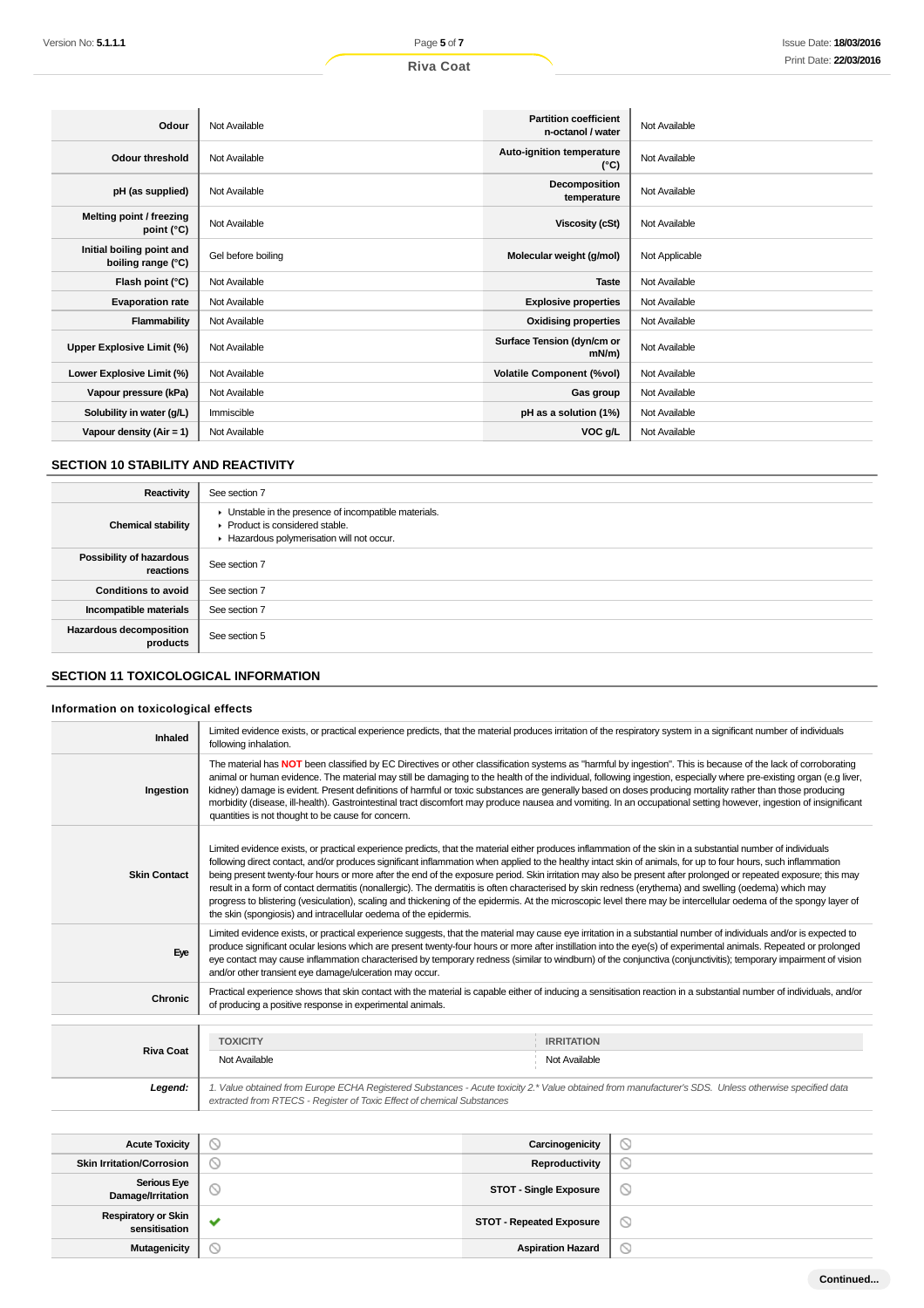Legena:  $\bigcap$  - Data available but does not fill the criteria for classification

 $\blacktriangleright$  – Data required to make classification available<br> $\blacktriangleright$  – Data required to make classification available

 $\bigcap$  – Data Not Available to make classification

### **SECTION 12 ECOLOGICAL INFORMATION**

| <b>Toxicity</b>      |                |                                                                                                                                                                                                                                                                                                                                                                                          |                |                |                |
|----------------------|----------------|------------------------------------------------------------------------------------------------------------------------------------------------------------------------------------------------------------------------------------------------------------------------------------------------------------------------------------------------------------------------------------------|----------------|----------------|----------------|
| Ingredient           | Endpoint       | <b>Test Duration (hr)</b>                                                                                                                                                                                                                                                                                                                                                                | <b>Species</b> | Value          | Source         |
| <b>Not Available</b> | Not Applicable | Not Applicable                                                                                                                                                                                                                                                                                                                                                                           | Not Applicable | Not Applicable | Not Applicable |
| Legend:              |                | Extracted from 1. IUCLID Toxicity Data 2. Europe ECHA Registered Substances - Ecotoxicological Information - Aquatic Toxicity 3. EPIWIN Suite V3.12 -<br>Aquatic Toxicity Data (Estimated) 4. US EPA, Ecotox database - Aquatic Toxicity Data 5. ECETOC Aquatic Hazard Assessment Data 6. NITE (Japan) -<br>Bioconcentration Data 7. METI (Japan) - Bioconcentration Data 8. Vendor Data |                |                |                |

#### **DO NOT** discharge into sewer or waterways.

#### **Persistence and degradability**

| Ingredient                       | Persistence: Water/Soil               | Persistence: Air                      |
|----------------------------------|---------------------------------------|---------------------------------------|
|                                  | No Data available for all ingredients | No Data available for all ingredients |
| <b>Bioaccumulative potential</b> |                                       |                                       |
| Ingredient                       | <b>Bioaccumulation</b>                |                                       |
|                                  | No Data available for all ingredients |                                       |

#### **Mobility in soil**

| 1110011119 111 JUIL |                                       |
|---------------------|---------------------------------------|
| Ingredient          | <b>Mobility</b>                       |
|                     | No Data available for all ingredients |

## **SECTION 13 DISPOSAL CONSIDERATIONS**

#### **Waste treatment methods Product / Packaging disposal DO NOT** allow wash water from cleaning or process equipment to enter drains. It may be necessary to collect all wash water for treatment before disposal. In all cases disposal to sewer may be subject to local laws and regulations and these should be considered first. Where in doubt contact the responsible authority. Recycle wherever possible. ▶ Consult manufacturer for recycling options or consult local or regional waste management authority for disposal if no suitable treatment or disposal facility can be identified. ▶ Dispose of by: burial in a land-fill specifically licenced to accept chemical and / or pharmaceutical wastes or incineration in a licenced apparatus (after admixture with suitable combustible material). **Decontaminate empty containers. Observe all label safeguards until containers are cleaned and destroyed.**

### **SECTION 14 TRANSPORT INFORMATION**

#### **Labels Required**

| <b>Mariz</b> | <b>NO</b>        |
|--------------|------------------|
|              | m<br>הור<br>יושג |

### **Land transport (ADG): NOT REGULATED FOR TRANSPORT OF DANGEROUS GOODS**

**Air transport (ICAO-IATA / DGR): NOT REGULATED FOR TRANSPORT OF DANGEROUS GOODS**

**Sea transport (IMDG-Code / GGVSee): NOT REGULATED FOR TRANSPORT OF DANGEROUS GOODS**

**Transport in bulk according to Annex II of MARPOL and the IBC code**

Not Applicable

#### **SECTION 15 REGULATORY INFORMATION**

### **Safety, health and environmental regulations / legislation specific for the substance or mixture**

| <b>National Inventory</b>               | <b>Status</b> |
|-----------------------------------------|---------------|
| Australia - AICS                        | $\checkmark$  |
| Canada - DSL                            | $\checkmark$  |
| Canada - NDSL                           | $\checkmark$  |
| China - IECSC                           | $\sqrt{}$     |
| Europe - EINEC / ELINCS /<br><b>NLP</b> | $\checkmark$  |
| Japan - ENCS                            | $\checkmark$  |
| Korea - KECI                            | $\checkmark$  |

**Continued...**